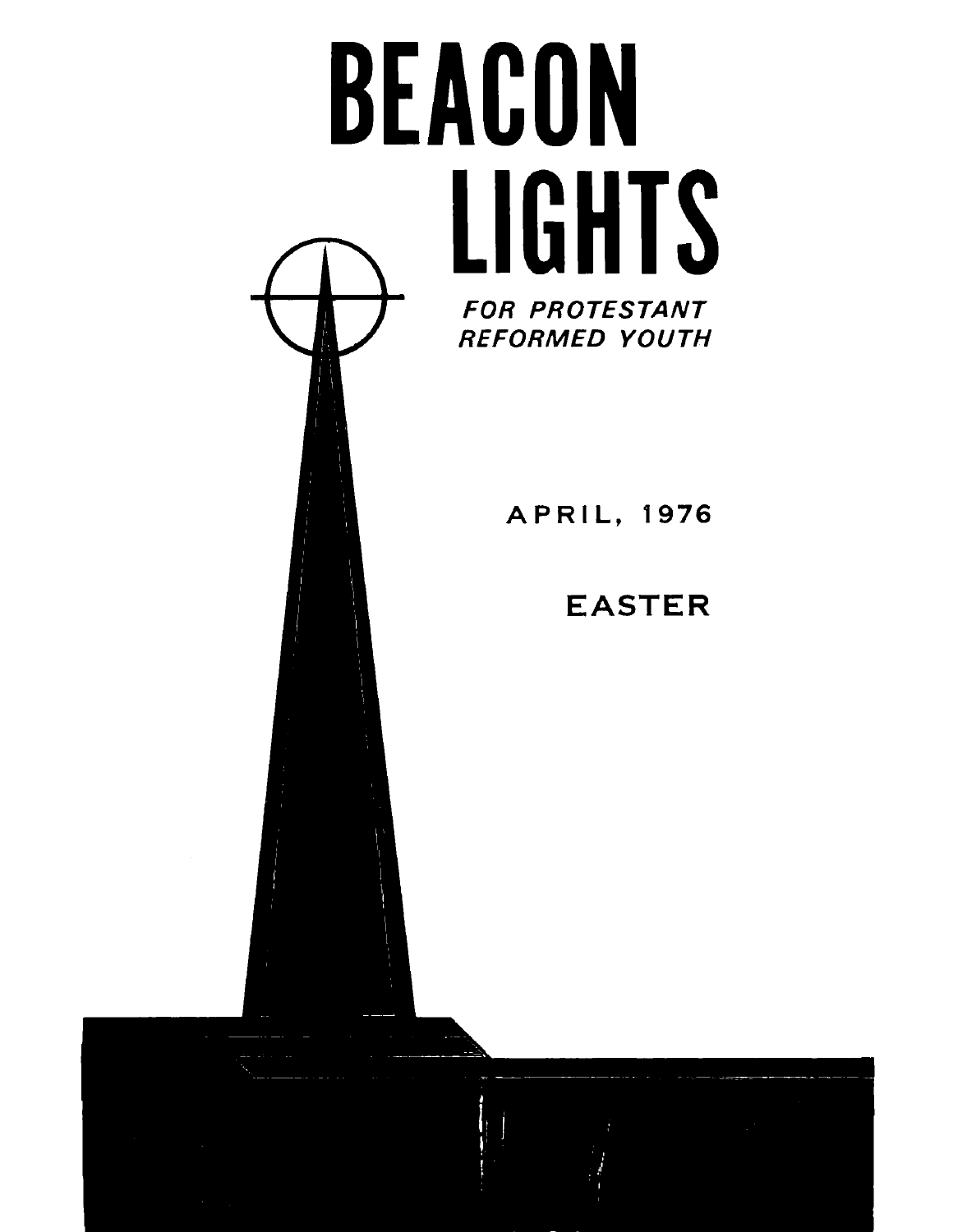

#### **VOLUME XXXV APRIL, 1976 NUMBER 2**

**hbluhrd** mont)llr (racrpl **Jurrr-Ju4 2nd** Auwrt-Scplrmbcr **ut ,srnbinrd) b\** thr Frhntio~ **cT** Rotcstant **Rclomrd Yrunp**  People's Societies

#### EXECUTIVE BOARD

Jon Bol - President; Rick Noorman -Vice-President; Lavonne Kamps - Secretary; Cindy Buiter - Assistant Secretary: Bob Looyenga - Treasurer; Neal Hanko - Assistant Treasurer; Pat Rau - Librarian; Cal Kalsbeek - Youth Coordinator

#### REACON LIGHTS STAFF

Jim Van Overloop - Editor-in-Chief; John M. Faber. Harry Langerak, Gerald Kuiper - Associate Editors; Tom Van Overloop - Finance Manager: Vickie Brower. Phyllis Bylsma, Grace Faber, Vicky Klamer, Dave Kregel, Sandra Lubbers

#### COhTRIBUTING EDITORS:

EDITORIAL

Duane Alsurn. Jon Bol. Jan Hanko. Rev. R. Harbach, Rev. **M.** Kamps, Agatha Lubbers, Rev. G. Lubbers.

If any of the material of BEACON LIGHTS is reprinted by another periodical. we **will** apprcciate your giving the source.

The articles of BEACON LIGHTS do not necessarily indicate the viewpoint of the Editorial Staff. Every author is solely responsible for :he contents of his own article.

Contributions of general interest are **very**  welcome.

All material for publication should be addressed to JIM VAN **OVERLOOP**  7561 Sunset, Jenison, Mich. 49428.

News Editor. KARLA KALSBEEK 4132 Hall St.. S.W.. Grand Rapids. Mich. 49504 Michigan subscribers please forward

subscriptlon dues to GRACE FABER

**4190** Burton SE. **Grand** Rapids, Mich. **49508**  Subscribers outside of Michigan please forward subscription dues to PHYLLIS BYLSMA

516 Burke, N.E., Grand Rapids, Mich. 49506

Forms 3579 should be returned to BEACOM LIGHTS 7561 Sunset, Jenison, Mich. 49428.

Second Class Postage oaid **dt**  Jenison, Michigan Subscription price S3.00

### **IN THIS ISSUE**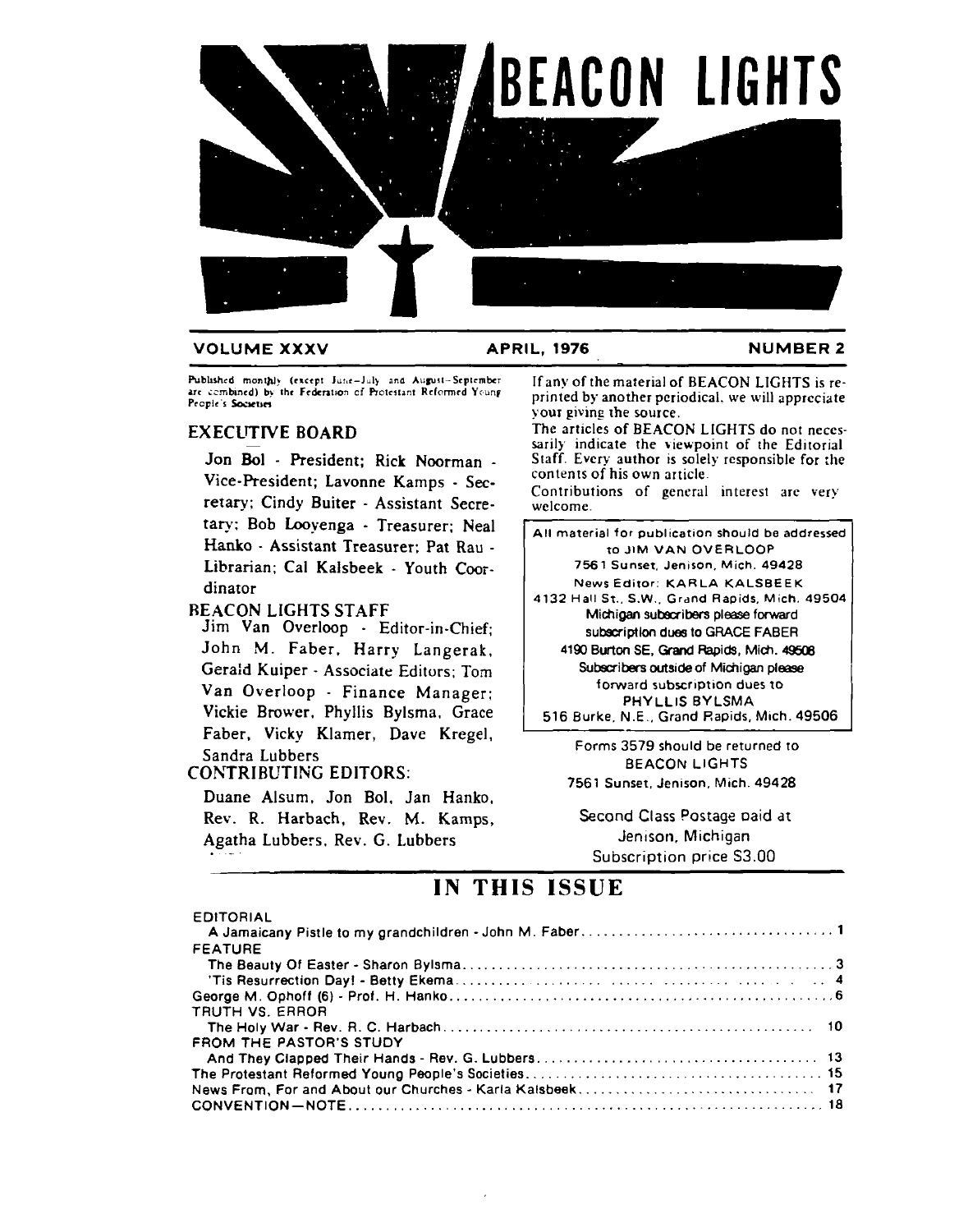### *Editoria* **<sup>1</sup>**

## *A Jamaicany Pistle to my grandchildren*

**by** John M. **Faber** 

Dear Grandchildren:

I almost said, dear kids: but since 1 have been here in Jamaica I have seen so many young goats who really are kids that I have decided against that word when addressing you. The country roads are common pathways for the multitude of goats found here. One's driving demands constant attention to the roadsides from which these animals emerge. They, and many men, women and children are a constant menace to the unwary driver. You know, of course, that the cars we use have right hand drives, and that we must drive on the left side of the streets. It is quite confusing at first; I keep telling myself, "Think left." but the natural instinct is to do the opposite. Left turns go quite well, but in making a right turn one must cross the traffic. and that all seems to come from the wrong way! But, one soon catches on, and we find the natives are most courteous. When we are trying to make a right hand turn on the city streets. the oncoming driver will stop and wave us in. Really! When **we** stop at the roadside to take a coffee break in the country. a motorcyclist or bicyclist will stop and ask if we had a breakdown. And whenever we must ask our way at an intersection, there is always someone near who is eager to give directions. One Sunday, on the way to a mountain church. we stopped three ladies walking towards us on the way to their church, and asked about the church wc were seeking. One of the ladies gave us all the information: "The elder was away at Kingston. so there would be no service; the deacon was at home, and did **we** want her to show us where he lived?"

So she got in our car, and when we came to a very BAD stretch of the road with large broken rock in the roadway. she advised us all to get out while the driver took the car over the bad part, lest we puncture the gas tank. So we did. scrambling over that awful road. **Whcn**  the worst part was past we again got in the car to go to the deacon's house. She then scurried up a steep hillside to fetch the man. Now that lady did that out of pure kindness and Jamaican courtesy. She had to walk back a couple of rough miles! We did not dare come back the same way. but went down the back way. At the bottom we found another one of "our" churches which had no service because they had decided to go to another church for that morning. Rev. **Brown** had come all that way for nothing. Just another disappointment to us. but we went on to a third church at **12:30** and found that they had just finished Sunday School and were ready for the service. We joined them and heard a very good Reformed sermon by Rev. Beckford! Though it was an unexpected visit he did not lose his cool: his sermon was good. his delivery was good. and his ability to quote proof texts was amazing. That Sunday morning was not at all what we had planned, but it turned out for the bcst. It reminded us of the saying. "Man proposes, but God disposes."

When we talk about "our" churches. we mean that they are a matter of "our" concern. They are charges of the ministers graduated from "our" seminary here. They arc the people who have bencfitcd by "our" gifts of money and clothes. But they are not ours in the sense that  $\&c$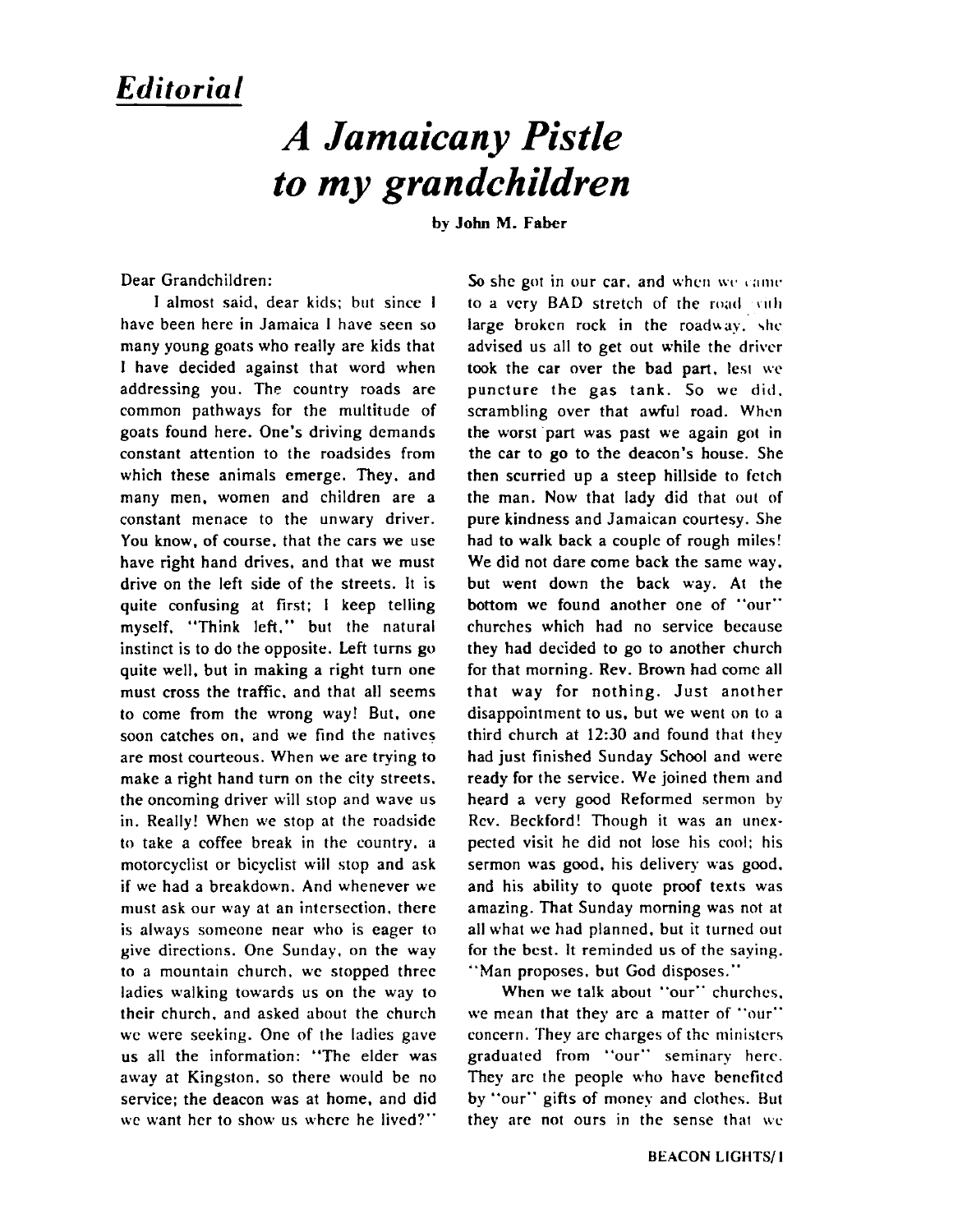have any control or supervision over them, although we do advise, and they appreciate that help.

The congregations are small: maybc four men. five women, and some ten children. The congregations vary, but only one or two are sizable--from thirty to forty in all. The singing is lustily done! Sometimes it seems that twenty natives produce as much volume as two hundred of our people. Really, one must hear it to believe it! We were in a church Monday night. (yes, these people meet Sundays, Mondays. Wednesdays and Fridays!) and the four men present each added to the accompaniment with drums, guitar, cymbals and some other clacking instrument. The others all clapped to the rhythm while singing at top volume! The Jamaicans are a singing people.

The countryside conceals many churches of various faiths. The R.C. and the Baptists have the most substantial buildings. Others. like "our" Belmont Church are but open air roofed-over shelters. But one experiences the communion of saints in such shelters just as in one of our own brick churches. We are happy that we "have" four young ministers and one older one to preach to the natives. Native ministers can most effectively reach the mental and psychological level of their listeners. They know the thinking, the besetting sins, and the devious way of expressing themselves better than our ministers can ever hope to know. The most prevalent sin of the Island is concubinage, and that sin must be eradicated from the people with whom we deal. Again, the native ministers can point that out. We have listened to sermons here that specifically condemn those sins. as well as "visiting" other churches, the insidious evils of Arminianism, and the more blatant sin of confessing holiness already attained. The instruction given by the Revs. Lubbers, Hanko. Heys and M. Hoeksema reveals itself in all the sermons that we have heard. The ministers are

basically sound in doctrine and preach the Reformed faith fearlessly.

We are on a "working vacation;" a vacation from ice and snow, but yet a working one because we have no time for beach lounging and sight-seeing. Sunday, Monday. Wednesday and Friday evenings are pretty well filled with work--the bad mountain driving adds to that work not a little! We paid a visit to the Baptist College and talked to the missionary who gave us quite a lot of news regarding the government's activities regarding missionary sufferance. He told us that the government would no longer issue work permits for foreign (that's us) missionaries. and that they expected to lose all their possessions in the near future. Maybe short term emissary visits will have to suffice to give added instruction and encouragement in the future. But the need is great; the people are starving from lack of biblical instruction. We find a ready response to the Truth of God's Word when it is brought to them. Truly the harvest is ready, but the reapers are few.

I see that your Gramps has rambled so much that this letter is getting too heavy to mail unless I put on so many stamps that the address will be covered. Maybe when I get to see you again 1 can tell you more about the Island: its people, its customs, its road system, its political unrests and violence, and its beautiful waterfalls and large caves. But this letter is "full up."

Until we meet again. Gramps

P.S. Gramma has lost her heart to the little babies and little children. She feels so sorry for them with their uncertain future, which, at best, is bleak. Mrs. Lubbers and Gram will soon have pleasure in distributing the clothing sent by Hudsonville's people.

Love, Gramps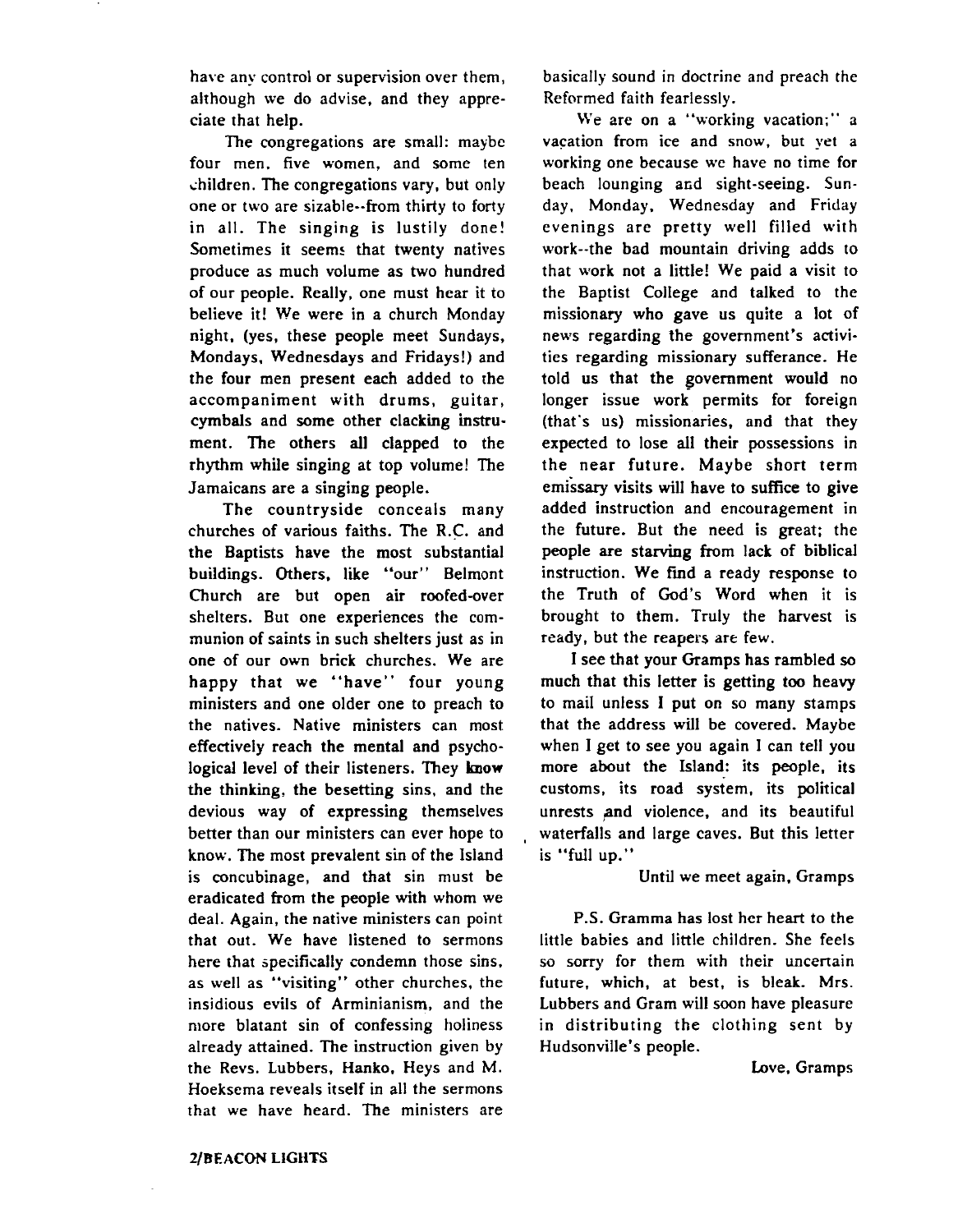## *Featrc re*  **THE BEAUTY OF EASTER**

by Sharon Bylsma

Sharon is a member of our First Church.

Who could have furnished this season With blossoms from colored gardens of beauty, Along with the sun splendoring through the patchwork of blue On the distant mountains stretching for it's warmth.

What mighty hand has swept abroad The lightning crashing through the night, As the commanding rain descends over all It's thrashing pellets sprinkle His earth.

A Creator who painted the world With a brush of His wisdom and love, Who spattered His rainbow across the heavens. Is that Master who on our shoulder lies.

In awe we whisper at the mystery Of nature's flower just awakening To the ray of golden wonders, And into the new dawn of spring.

On this occasion of Easter, Occurs the long awaited baskets of candy, Or the new brightened clothing. But there is no talk of it's true meaning.

The Christ who died for our sins So God's grace could live, Such rich abundance from above Did He with His love in glory arise.

On the highest hill He stands, And even through the widest desert lands. In the sorrowed murks much pain But through the grave He sends relief.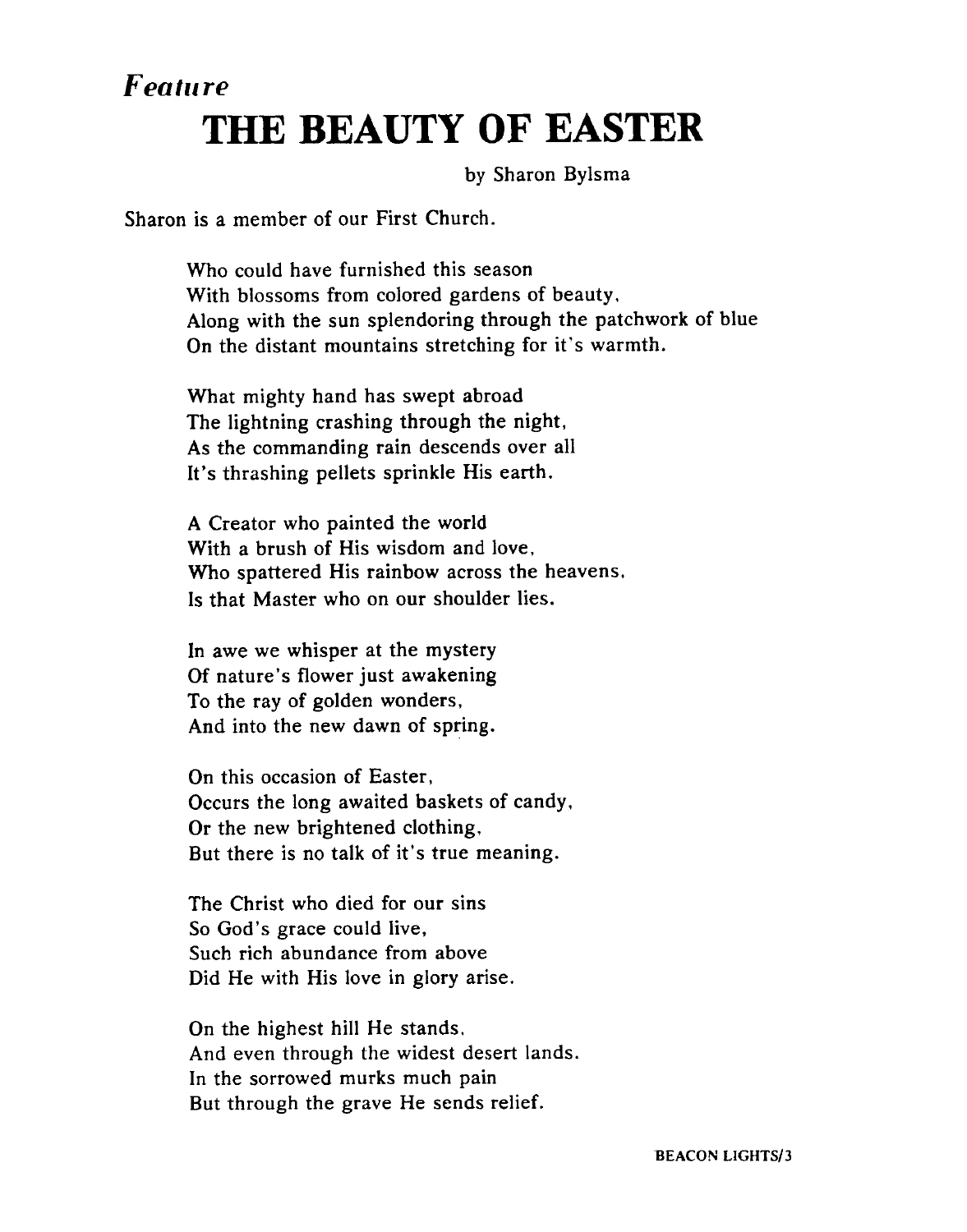Why does the wicked not feel What we sense within our souls? The contentness to ever trust Always our Father's grace will flow.

In this memory which holds Christ near, Let us keep the meaning ever ringing, Not only when this time is gone, But let the hope never diminish.

## *Feature*  **'TIS RESURRECTION DAY!**

by Mrs. Betty Ekema

Mrs. Ekema is a member of our Hope, Redlands, Church.

Let us rejoice, oh christian! Let us be glad, and say, "Our Savior has arisen. 'Tis Resurrection Day!"

He won the glorious victory O'er death and o'er the grave. He died, and rose triumphant, Our guilty souls to save.

This precious Lamb who knew no sin Was make sin for His own. Obedient to His Father's will He bore it all alone.

Oh, how our Lord did suffer. Yes, all His days on earth He bore humiliation. Had such a lowly birth.

He was a man of sorrows, And grief he so well knew. He was despised, rejected. And, true friends were but few.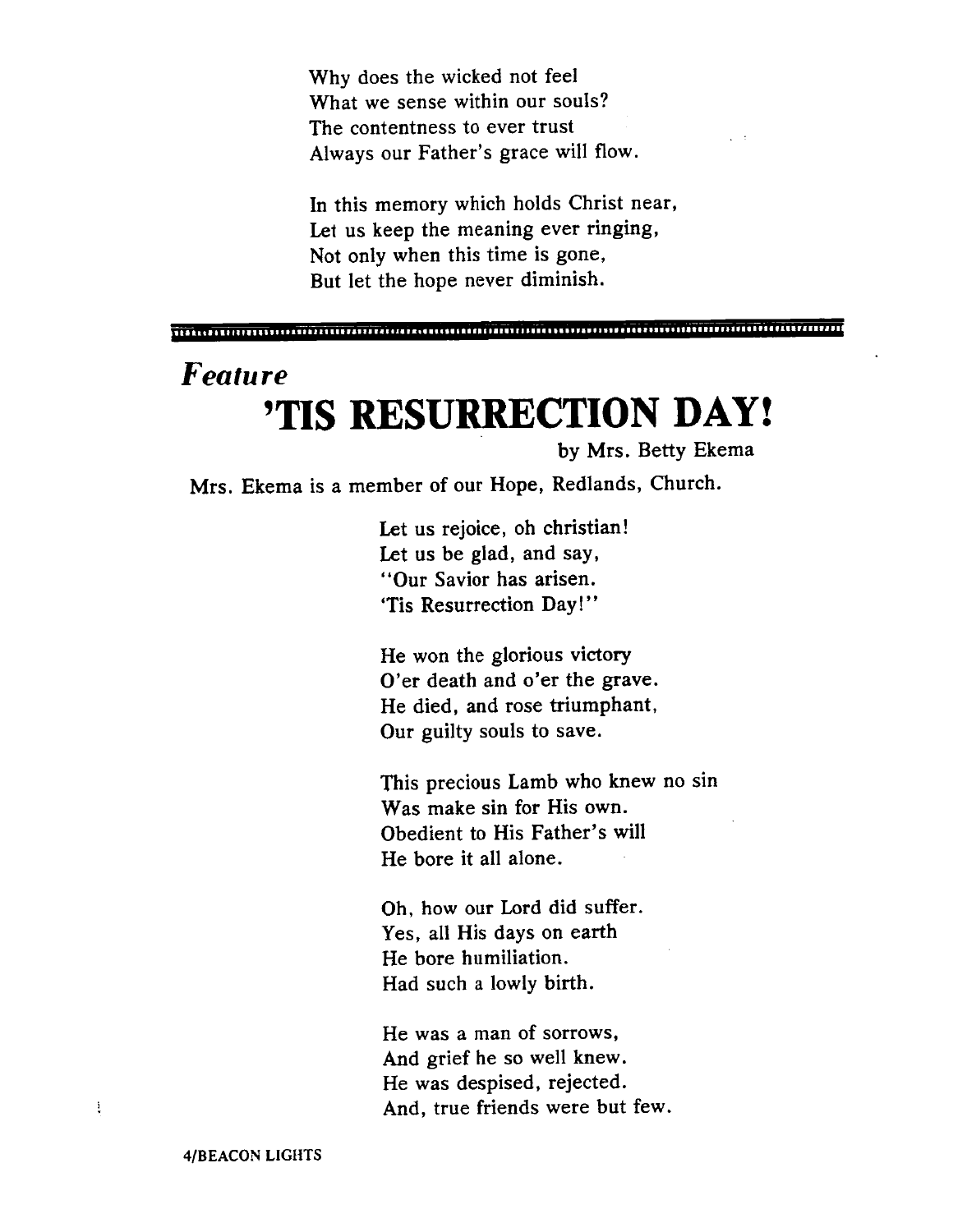The cross had cast its shadow O'er His life here below. He came to do His Father's will Obedient He would go.

*So,* willingly he bore the wrath Of God at Calvary. He took our sin upon Himself So that we might be free.

The temple veil was rent in twain. The shadows now were o'er. The Lamb of **God** had shed His blood. God's wrath for sin He bore.

Our Savior's blessed body Was burried in a tomb By those who truly loved Him. Their hearts were filled with gloom.

But, Christ, the perfect High Priest Had power o'er the grave. He tore the bars asunder, And 'rose, our souls to save.

His work on earth is finished. He gave His life, and then, With power and great glory He took His life again.

And so, in Christ we're righteous. Before God justified. Our Savior, our Redeemer, God's justice satisfied.

Death swallowed up in victory On Resurrection morn. It was the first day of the week. The grave was left forlorn.

In Christ God recreated All things on that first day.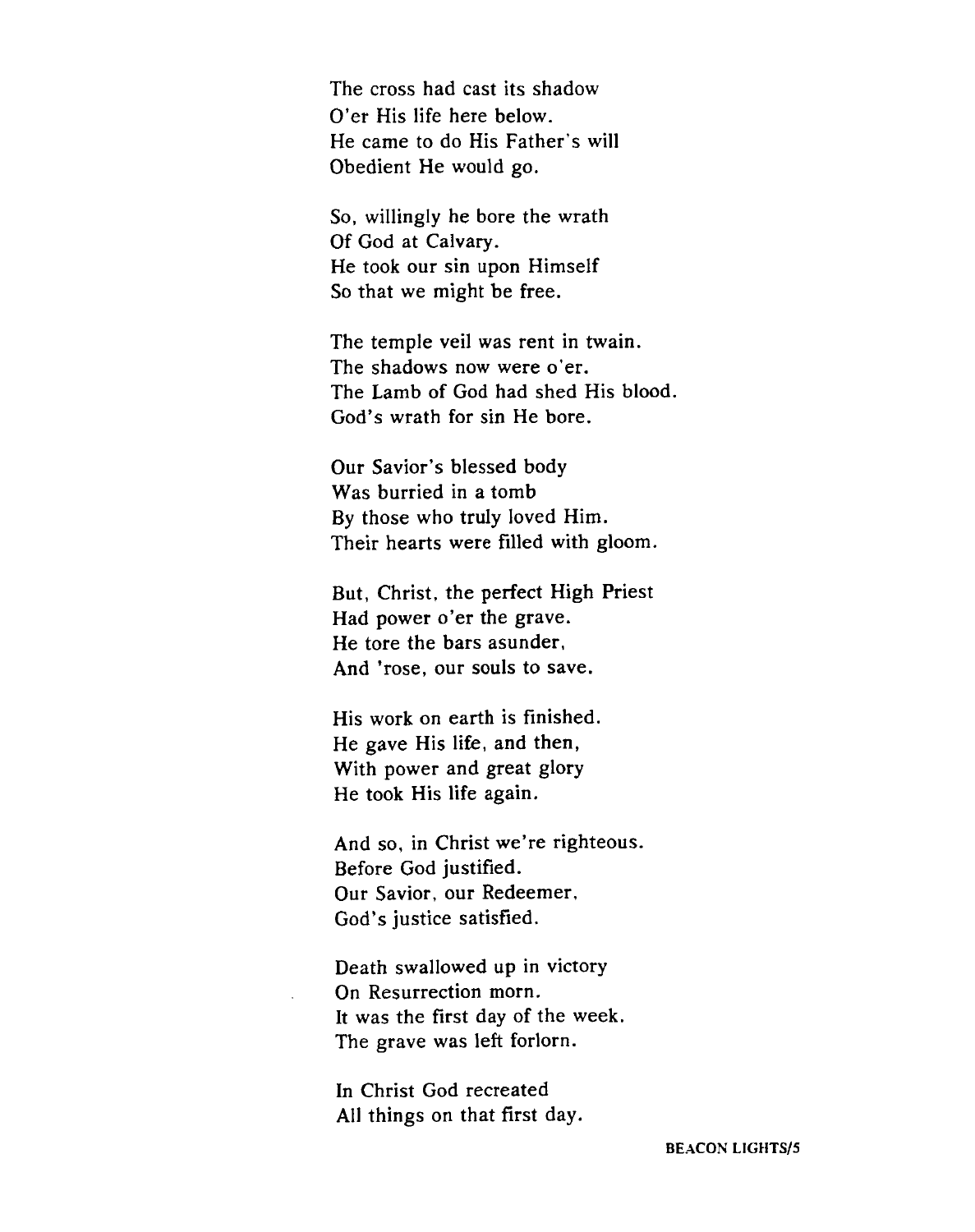The "rest day" of the shadows Were fulfilled, have passed away.

We know that our Redeemer lives. That He's in heaven above At the right hand of God He sits, And reigns with Him in love.

He also lives within our hearts For He's our Royal Head. He's the first fruits of them that slept. He's risen from the dead.

He prays, and intercedes for us, And gives us blessed peace. Some day in heaven we'll share with Him True joys that never cease.

And so, rejoice, oh christian! Lift up your hearts and say. "Indeed, the Lord is risen. 'Tis Resurrection Day!"

## **George M. Ophoff** *(6)*

**by Prof. H. Hanko** 

In the last article we attempted to describe somewhat the kind of environment into which George Ophoff was born. He was born in the city of Grand Rapids on January **25.** 1891. He was born as the oldest of eight children to Frederick H. Ophoff and Yeta Hemkes Ophoff. The house in which George was **born** was located on Cass Ave., south of Franklin Street in the vicinity of Franklin and Grandville Ave. During the years of George's childhood. the family made a number of moves in the southeastern part of Grand Rapids. finally settling at 1126 Eastern Avenue. George's mother



**6/BEACON LIGHTS**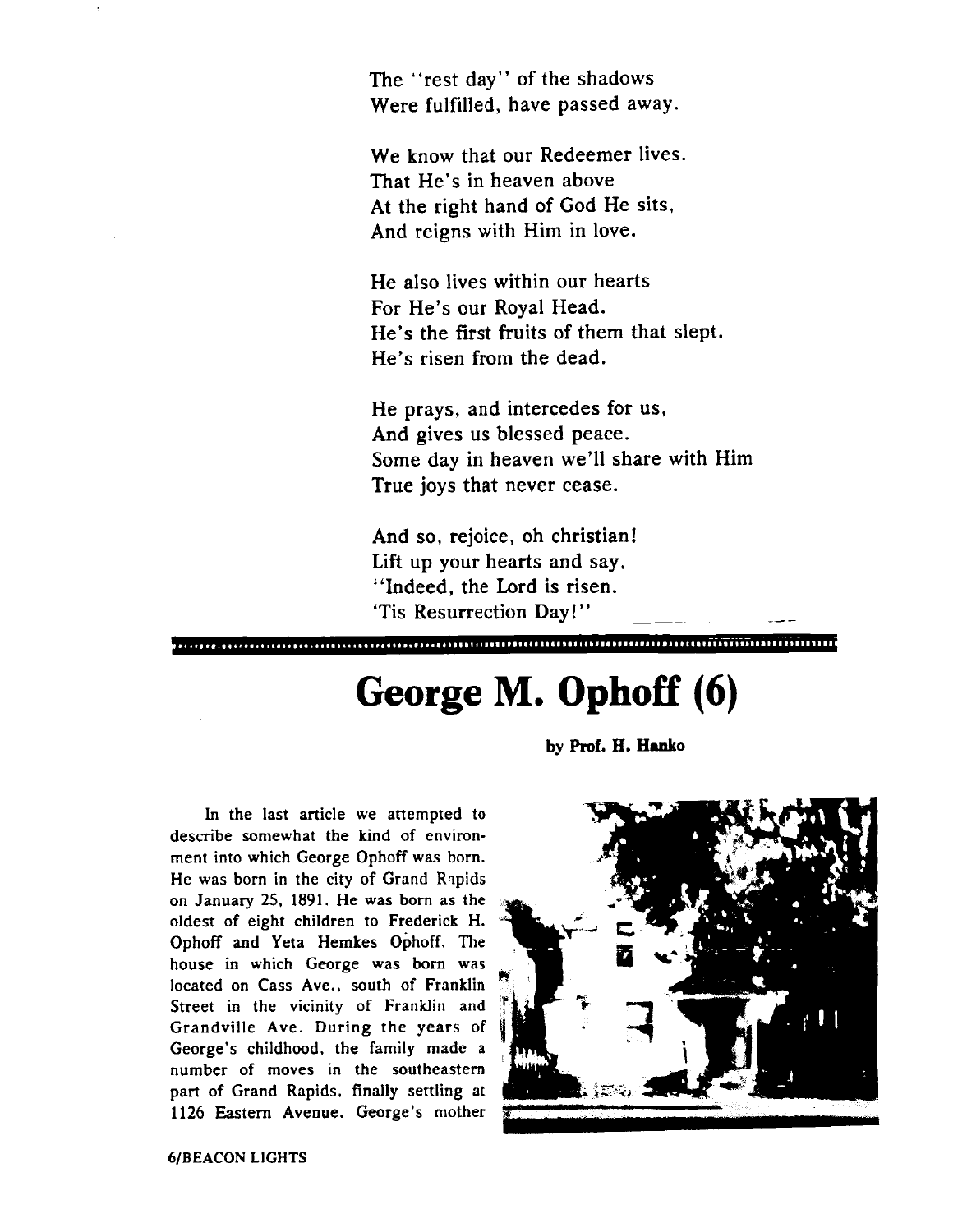lived at this address until her death in the early 1950's, and Rev. and Mrs. Ophoff returned here to spend some of the last years of their lives.



The family was, in many respects, a typical Dutch immigrant family. They were members of the Christian Reformed Church, born in the tradition of the **Afsheldlng,** people of a simple faith. godly and pious, but finding life not all that easy in the land of hope and promise. In the course of the years seven more children were born into the family. five boys and two girls, and it was not always easy to earn sufficient to feed all the hungry mouths of growing children.

Frederick Ophoff had a job downtown at the Rex Reed Furniture Factory--a factory which no longer exists today. The hours were long; workdays began at 6 in the morning and extended to 5 in the late afternoon. This was the time before 40 hour weeks, and 10 or **11** hour days were

not relieved by a Saturday off. Men worked 6 days and rested and attended church on the Sabbath.

Not only were the davs long, the work hard, and the pay meager, but also in those days most men walked to work. While streetcar transportation was available, the few pennies which a ride cost were too sorely needed in the family to be spent on public transportation. The result was that working men had to be out of bed at 4:30 or **5:00** to eat their breakfast and still have time to make the nearly hour walk to their place of work. Then, at the end of a hard day's labor, there was still the long walk home.

It is not surprising, therefore, that work consumed most of the waking hours of these men, and there was little time to spend with the family. The instruction in the home fell mainly upon the mother, and the children really did not get to know their father very well, except for the few moments they could spend with him before an early retirement at night and on the Lord's Day.

It seems as if life in the Ophoff house was a fairly normal life, not unlike that of many other families in similar circumstances. On the one hand, it was a noisy and quarrelsome household--as so many households were with growing broods of children. In later years George was to complain that he could not find in his house the quietness he needed for study. But on the other hand, it was a godly home. The family grew up to be extremely close knit--a closeness which was to remain throughout the lives of the children. In fact. there was an unusual closeness because one of the more difficult aspects of the break in 1924 which Rev. Ophoff endured was the difficulty of breaking with a family which was precious to him but did not agree with him on the matter of common grace. Although the responsibilities for the education of the children fell mainly upon the mother, and although all the strength and energy of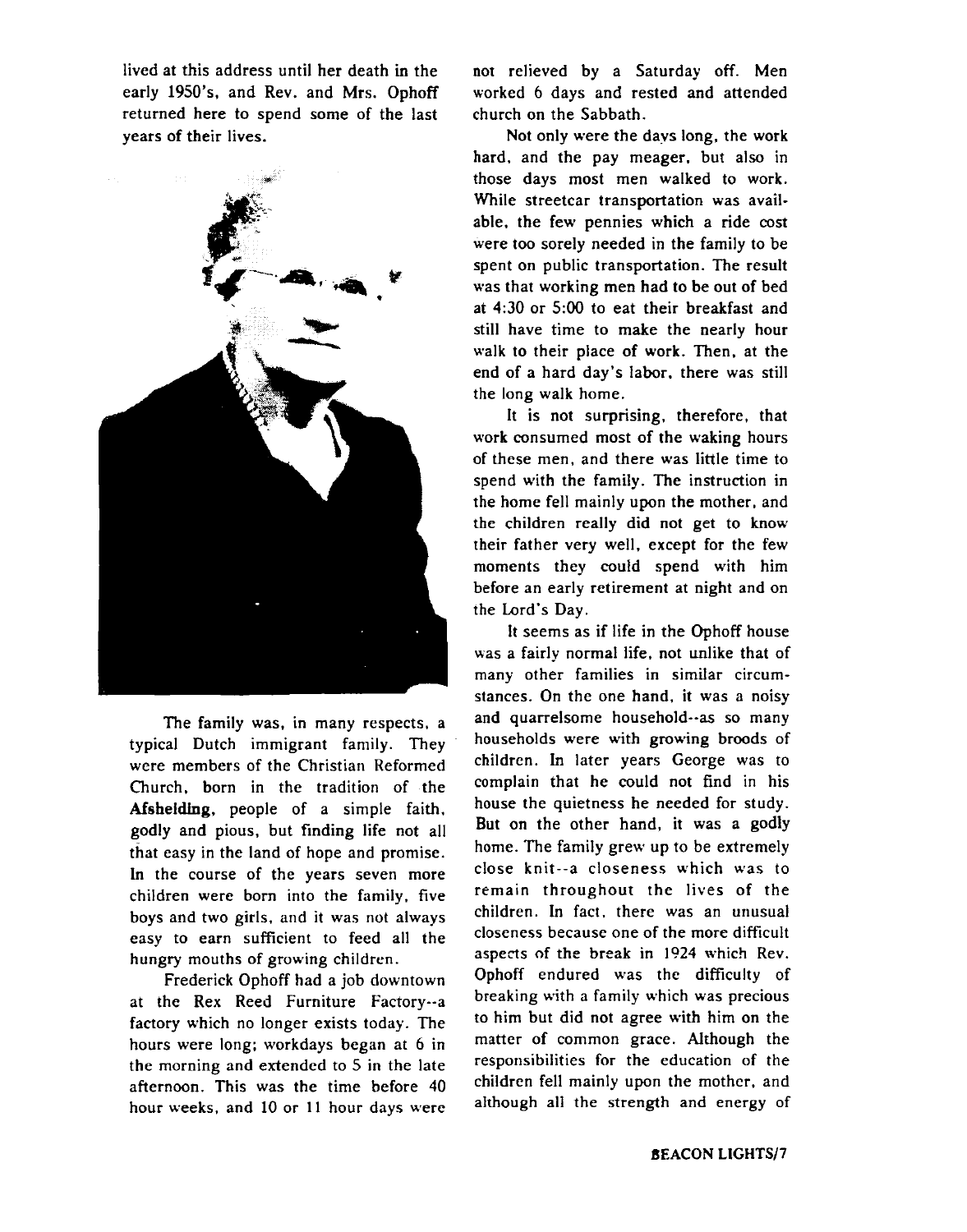

the father was consumed in his work. nevertheless, there was a profound realization of the importance of covenant instruction. Not only were the children given such instruction in the home, but a few pennies had to be eked out of the family finances each week to pay for Christian instruction.

George was baptized in the Franklin Street Christian Reformed Church which was located on Franklin Street a short distance east of Grandville Avenue. This church no longer is used by a Christian Reformed congregation, but the building is still standing.

When the family moved to the southeast end of town, the membership papers of the family were transferred to the Oakdale Park Christian Reformed Church. There George received the main part of his catechetical instruction; there he made confession of faith at the age of 16: and there he remained a member until the day when he became a minister of the gospel.

The Christian instruction which the

children received from kindergarten through the ninth grade was in Oakdale Christian school. At that time the school was not located where it is now but was on the corner of Butler and Temple Street. The immigrants from Netherlands already at the very beginning of their history, showed a strong interest in Christian education. and they built schools almost as soon as they built their places of worship. This was due in large measure to the emphasis on the truth of God's covenant, which was characteristic of the Reformed faith in the Netherlands in general, and of the Churches of the Separation in particular. We do well to pause here a moment to consider this. Most of us have been educated in Christian schools and now have children attending Christian schools. In fact, we, as Protestant Reformed Churches, have erected our own school system. The danger is that we become so accustomed to our schools that we forget that they are wonderful blessings of God's grace to us and tokens of His care and concern for us.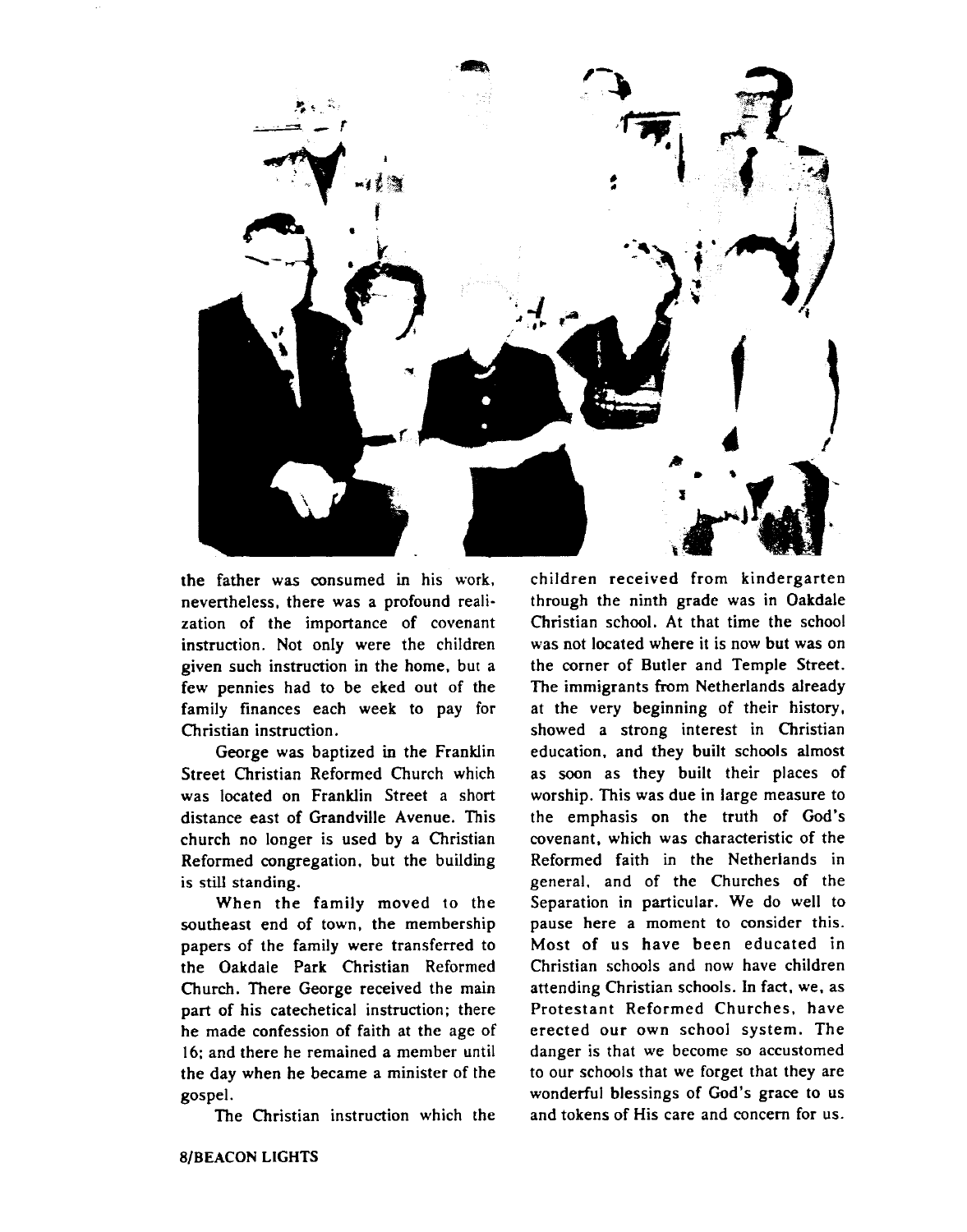And we forget too, that these schools were built out of the deep and abiding sense of covenant consciousness which characterized our forebears. They were often built out of great financial sacrifice. They were built because our forebears, seemingly sometimes better than we. understood the importance of the truth that God gathers His people in the line of covenant generations. It is this covenant consciousness which we must, at all costs, preserve among us, for this stands as the bedrock of a solid parental school system.

Already as a child, George showed some of the traits which were to appear later in life in different contexts and with different results. Many of our readers who knew Rev. Ophoff remember well the crooked index finger on his right hand with which he could gesture so vehemently. This crooked finger was a legacy of his childhood days. While he was not one of the playground bullies who were so common in those days and who can still sometimes be found on the schoolgrounds, one of the playground bullies who were so<br>common in those days and who can still<br>sometimes be found on the schoolgrounds,<br>and while he was not in his earlier years

one who would deliberately go around provoking fights, nevertheless, he was not afraid of a good healthy brawl. Especially if he was provoked--and he was often the butt of childhood pranks and pestering-he would easily turn in anger against his tormentors and engage in a no-holdsbarred fight; from which he would usually emerge the winner. And if he believed that the reason for fighting was a just cause--just according to the standards of young boys in those days--he would back down for no one and fight regardless of the odds against him. Many were the times when he incurred the wrath of his mother for coming home with tom clothes, for clothes were not easy to come by and each little boy had only one change of clothing, worn all week. washed on Saturday, and returned to the wearer on Monday morning in time for school. The crooked index finger was a lasting result of one such fight, for the finger was broken in a brawl and was never properly set. It had to heal itself, and it healed crookedly.

```
~~
```
This poem was sent to me by Mrs. Grace Vande Vegte from Loveland. The poem was sent to her by her mother, Mrs. H. Brands, of our Faith Church. Mrs. Brands now resides at the Hudsonville Rest Home.

*THERE HA TH NOT FAILED ONE WORD OF ALL HIS GOOD PROMISE*  I do not know what next may come across my pilgrims way I do not know tomorrow's road, nor see beyond today; But this I know - My Savior knows, that path I cannot see, And I can trust His wonderful hand to guide and care for me.

I do not know what befall of sunshine or of rain, I do not know what may be mine of pleasure or of pain. But this I know - My Savior knows and whatsoe're it be. Still I can trust His Love to give what will be best for me.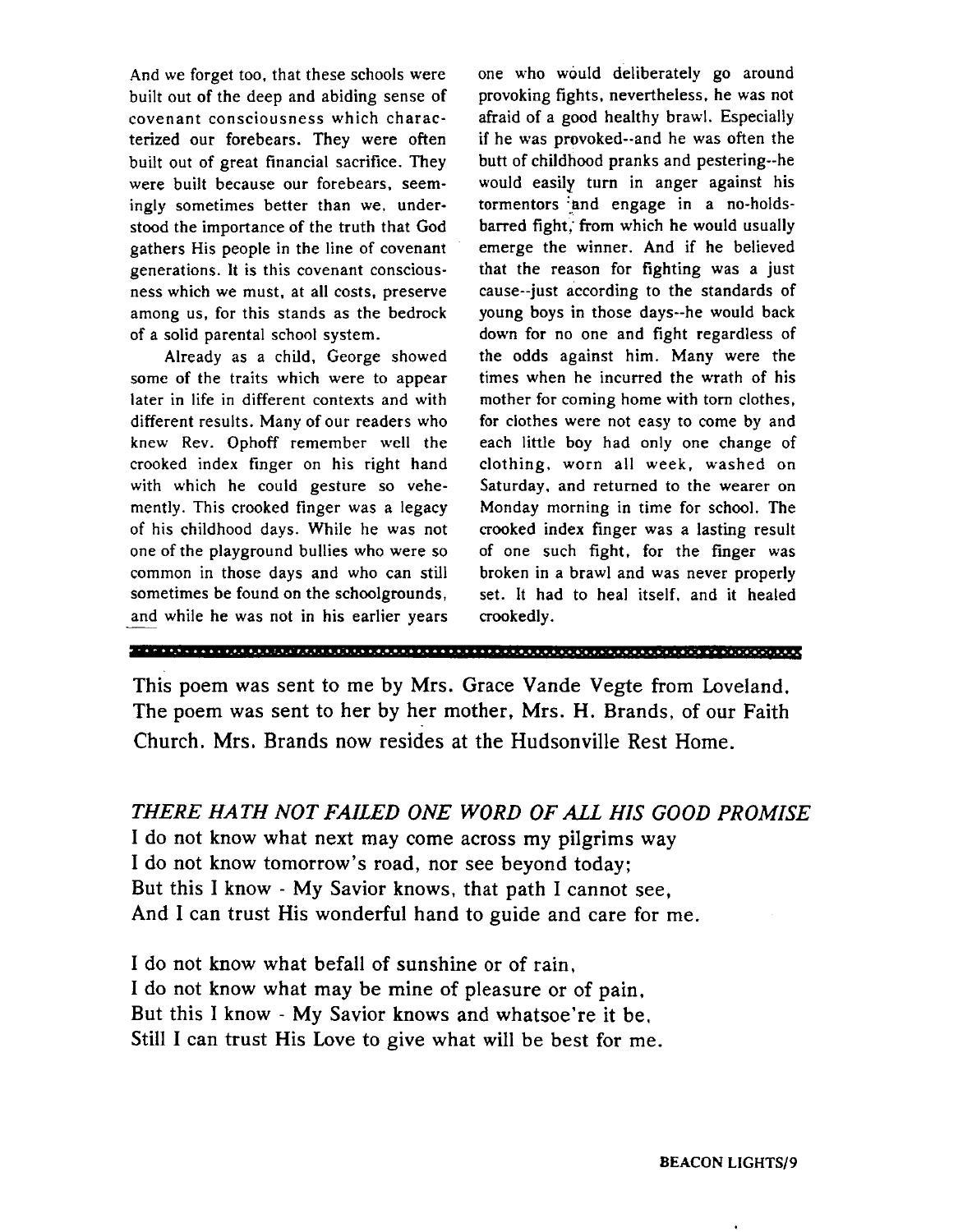

### **THE HOLY** WAR

made by King Shaddai Upon Diabolus for the Regaining of the Metropolis of the World or The Losing and Taking Again of The Town of Mansoul

**The Dragon** ... **went to make war with the remnant of her seed. Faithful** ... **in righteousness doth judge and make war.** 

#### **-The Apostle John**

Despite the critics, The Pilgrim's **Progress** will remain one of the most popular and beloved stories in the English language, let alone in the English speaking church. It is in a class by itself. In intriguing allegory, it presents the Christian pilgrim, a stranger and sojourner in this world, leaving the City of Destruction and traveling to the Heavenly City. The story, in many ways, is the Heidelberg Catechism illustrated. Christian and many of the good characters in the book, at every stage of their journey, are conscious of their misery, their deliverance from misery, and true thankfulness for their deliverance.

Even with this story so high in the

**IO/BEACON LIGHTS** 

scale of the classics. **The** Holy **War** stands on its own in that eminent rank. It is all about Truth versus Error from the beginning to the end and on every page. This antithesis is evident in such characters as Mr. God's-peace and Alderman False-peace, in Mansoulians and Diabolonians, and, to name no more, Mr. Hate-lies and Mr. Stand-to-lies. The **book**  came out in 1682. Like the wars of Scripture, the wars of the Lord, the wars of Moses and Joshua, the wars of the Judges and the wars of David, it deals with the Battle Between the Two Seeds, a thoroughly biblical concept. In another beautiful way. it presents man's misery, deliverance and thanksgiving for his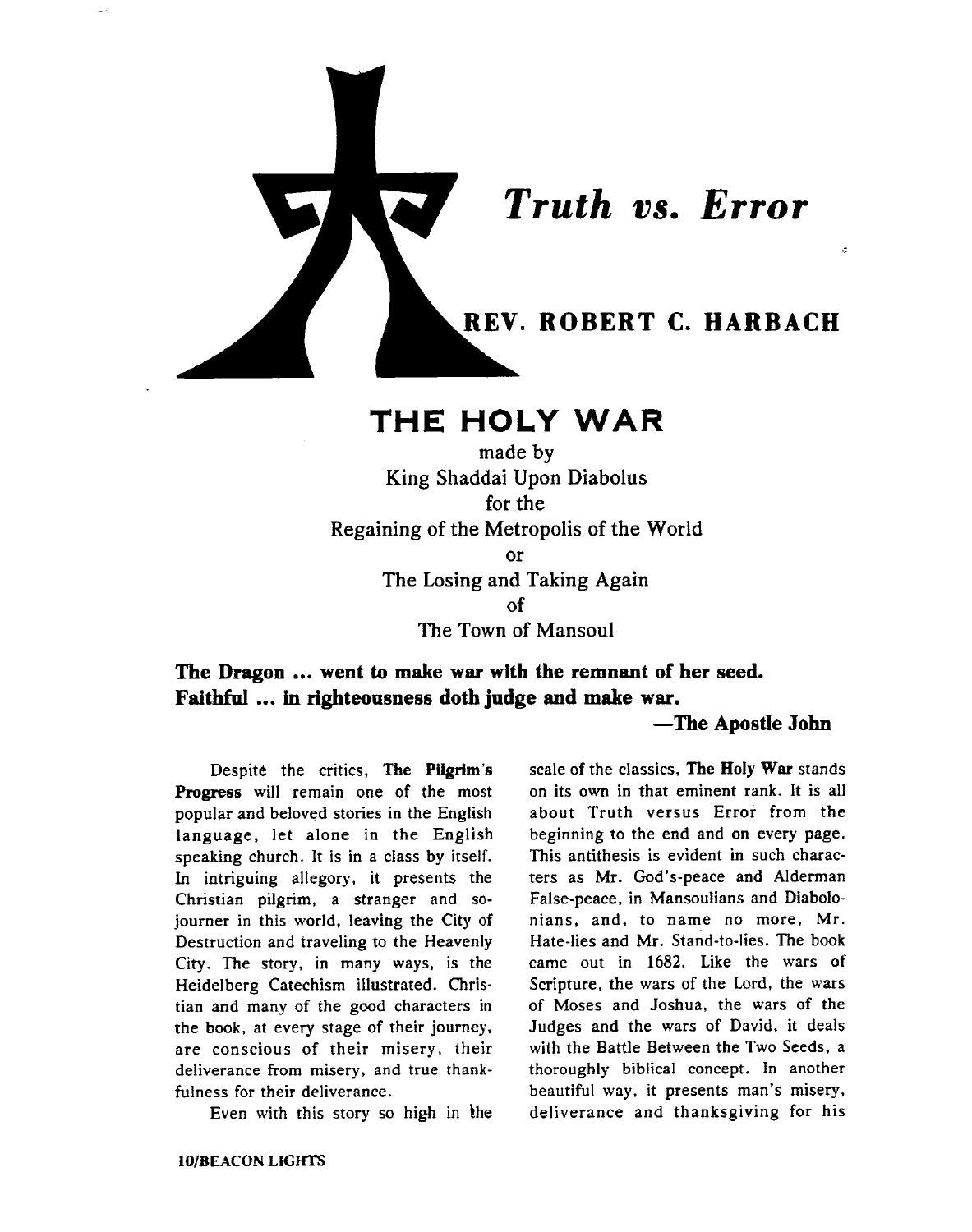deliverance. Its sub-title might be, The Creation. Siege. Capture, Enslavement and Retaking of the Town of Mansoul. John Bunyan, the unlettered author. taught by his unlettered Master, puts it this way:

Then lend thine ear to what I do relate Touching the town of Mansoul, and her state; How she was lost, made a slave; And how against Him set that should her save. ... I myself was in the town.

Both when 'twas set up and when pulling down: ... I was there when she owned Him for Lord, And to Him did submit with one accord.

The **Pugrim's Progress** had its great battles and mighty warriors. There is conflict with Apollyon and the Giants' Pope. Pagan, Despair, Grim. Maul and Slay-good. There are mighty men like Greatheart and Valiant-for-truth. But in The Holy **War** we have a royal battle between two kings, God and Satan, or as the story has it, between Immanuel and Diabolus. There is humor in the book, and of a loftier kind than that of the Dickens' works and characters. The latter are somewhat engaging as their very names reveal something of human nature. Think of Dickens' Count Smorltork, a foreigner doing research for his great work on England, an outsider who cannot get straight such a name as Pickwick. pronouncing it, "Peek--Christian name; Week--surname; good, ver' good. Peek Week! How do you do Week?" Then there are Lord Mutanhed and Lady Snuphanuph, very fittingly a town of Eatanswill. and a Mr. Pecksniff, who despite his cloak of morality has no more acquaintance with goodness than a peck or a sniff at it. So in this book under review, you have significant names of characters such as Mr. Backward-to-All-but-Naught, Lord Pragmatic. Lord Belial. Lord Python, Captain Past-hope, Mr. Let-good-slip. Mr. Gnaw. Mr. Gripe, Mr. Godly-fear, Lady Fearnothing, who married Lord Self-conceit. Mr. Revelling, Mr. See-truth, and to mention but one more of many, Mr. No-truth. These characters freight the

story with a wealth of meaning.

Not everyone will understand **The**  Holy War, many not immediately and many more not at all. This is not entirely surprising, since the book is deep and complex, and since it demands knowledge, experience and fulfillment in matters of the heart and soul of man. To approach a full understanding of it, one must see it realized in his own body and soul. It presents an absorbing drama and it is so profound that the whole picture cannot be sketched.

Tell you of all I neither will, nor can I; But by what here I say, you well may see<br>That Mansoul's matchless wars no fables be.

Not everyone will like The Holy **War.**  This is evident from a book (1967) entitled. Fifty Works of **Engllsh** (& American) Literature We Could Do Without. It would be too much to expect the book, at least in a sub-title, to specify fifty-one works and include its own title in the condemned list. For it rather deserves that notoriety. All fifty books listed. with the addition of the Bible (not on the list as such, but only because "we have excluded translations"). are regarded as weeds. **Pilgrim's Pmgrese** is there listed, and what it said of it could just as well be said of **The** Holy **War,** since the author is deemed a maniac, a psychopath, an uneducated bigot and a seventeenth century Billy Graham. With Talmudic scurrility the authors say of Bunyan:"Driven almost to madness by the absurd and ferocious biblical texts he studied so assiduously, he was bullied first into conversion and then into the fanatical desire to convert others. Inexperienced. illogical and single-minded to the point of lunacy, he was equipped for nothing but preaching." So Bunyan's writings were "morally warped."

But then within the sphere of the church the book may he rejected and not recommended because its author was a Baptist. To do this is like throwing out the baby with the bath water. Granted that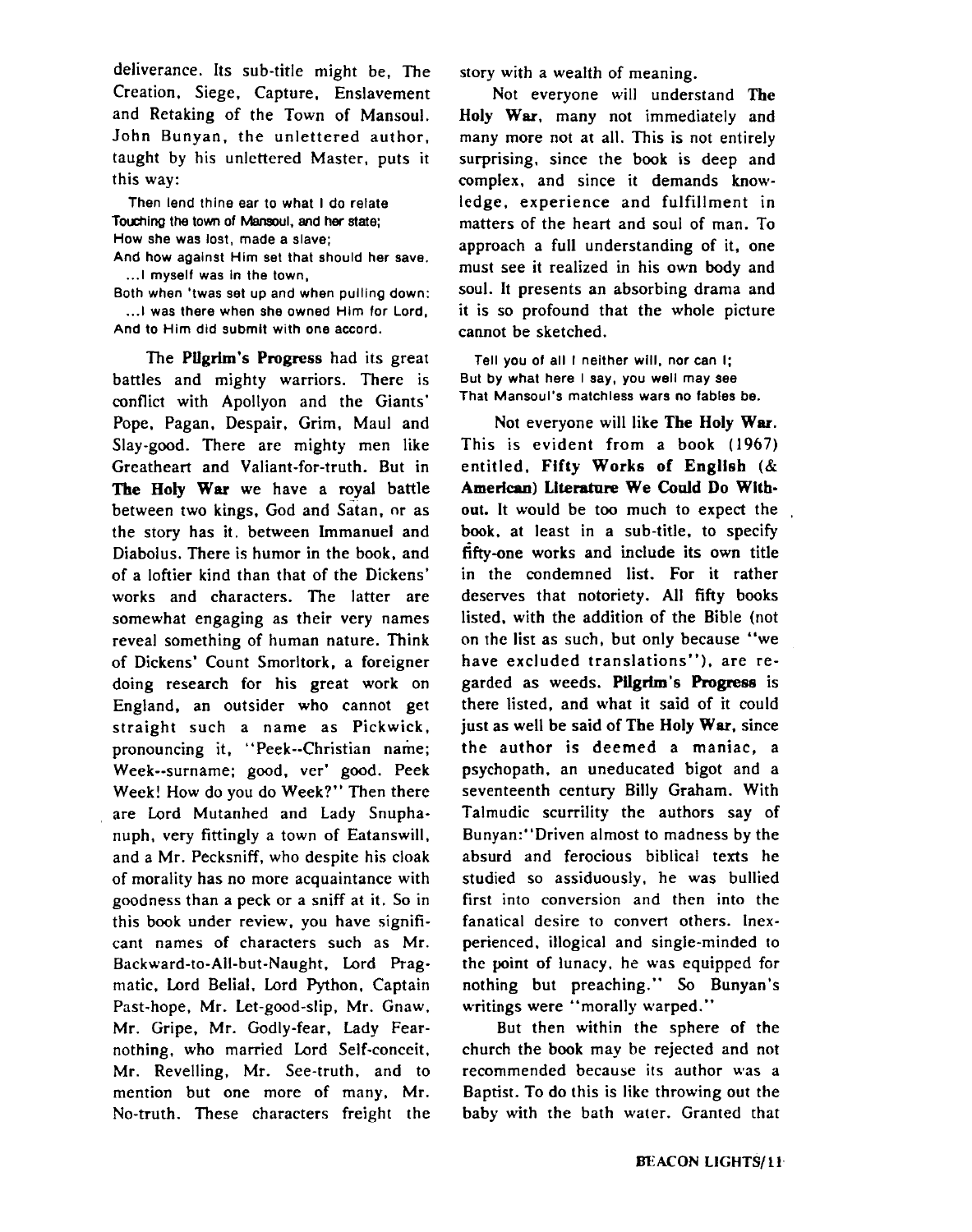Bunyan has his faults, and that we are not enamored with certain of his writings, still, the same goes for some Reformed and Presbyterian writers like A. Kuyper, B.B. Warfield, and A.A. Hodge. Yet we do not ban these authors and their works. What we do is respect them for their faithfulness to Scripture. and where it is otherwise, to warn agains: their errors.

1

But it is not to be expected that the majority will like this book. When the Maginot Line was cut by the Nazi pincers, it **was** not pleasant, but tragically shocking to France to find that all her gates were in the hands of a hard-hearted implacable enemy. When such things as are in this book are preached, the preacher will be advised by some, "Prophesy not unto us right things! prophesy smooth things! prophesy deceits!" Who loves the preacher who tells men to their faces that their eyes, ears and all passages to their hearts are already in the power of a mighty, cruel and ruthless enemy? But then, **you** have never read **The** Holy War? Maybe we should say. No wonder! For no wonder that the mass of men have not read a page of it! No wonder that strangers to the realities of this history have never once opened the book!

**Mansoul saw the swords of fighting men made red,** And heard the cries of those with them wounded. **Must not her frights, then, be** mudr **mwe by fer**  Than **they thal to** sub **doings strangers are? Cr theirs thal hear the baing of a drum,**  But need not fly for fear from house and home?

Perhaps it will not interest you to read of the Black Prince Diabolus, of Mr. Forget-good, of Mr. Ill-pause, of Mr. Anything (a good friend of Mr. Pragmatic), of Mr. Loathe-to-stoop or of the image of Shaddai which was lost and turned into the image of Diabolus. But

The **Beacon Lights** Staff would like to subscription areas, with Grace Faber thank Kathy Koole for serving as sub- taking subscriptions within the state of scription manager. In her place we Michigan, and Phyllis Bylsma taking welcome Grace Faber of our Southeast subscriptions outside of Michigan. church. We are also changing the

then, what would be the reason why not? Would it arouse your curiosity enough to want to learn more about Mr. Carnal-Security, the hordes of Diabolonians led by Lucifer, Beelzebub, Apollyon and Legion? Then there are Lord Lasciviousness, Lord Anger and what called themselves, the Captains Cain and Nimrod, Captains Ishmael and Esau and Captains Absolom and Judas. Also hordes of doubters flood into Mansoul, and among them such Diabolonians as Callingdoubters and Election-doubters.

The book will not be liked because reading it requires taking it all to heart. We must see ourselves throughout in its burning glass. We must see that its terrors and horrors are exactly true of ourselves. The book demands of us that we open every access to the soul. Ear-gate. Eye-gate. the intellect, will and all out senses, day and night, for the Lord Jesus Christ to enter in. Indeed, we must see that He must make His own room in our hearts, that we may open to Him. This is a book which teaches us the antithesis. to shut, bolt and bar every gate in the devil's face, to pull down the blinds and slam in the shutters of the soul on the southern Sodom exposure. All too few will submit to the **strict** rigors of such holy discipline. No man is sufficient of himself to do so. But our sufficiency in this impossiblity is of God, who in the day of His power makes us willing to throw down the weapons of our warfare against Him. to quit the mad hurling of ourselves against the thick bosses of His buckler, to submit to His sovereign sceptre, and to find that it is He who works in us to will and to do for His good pleasure.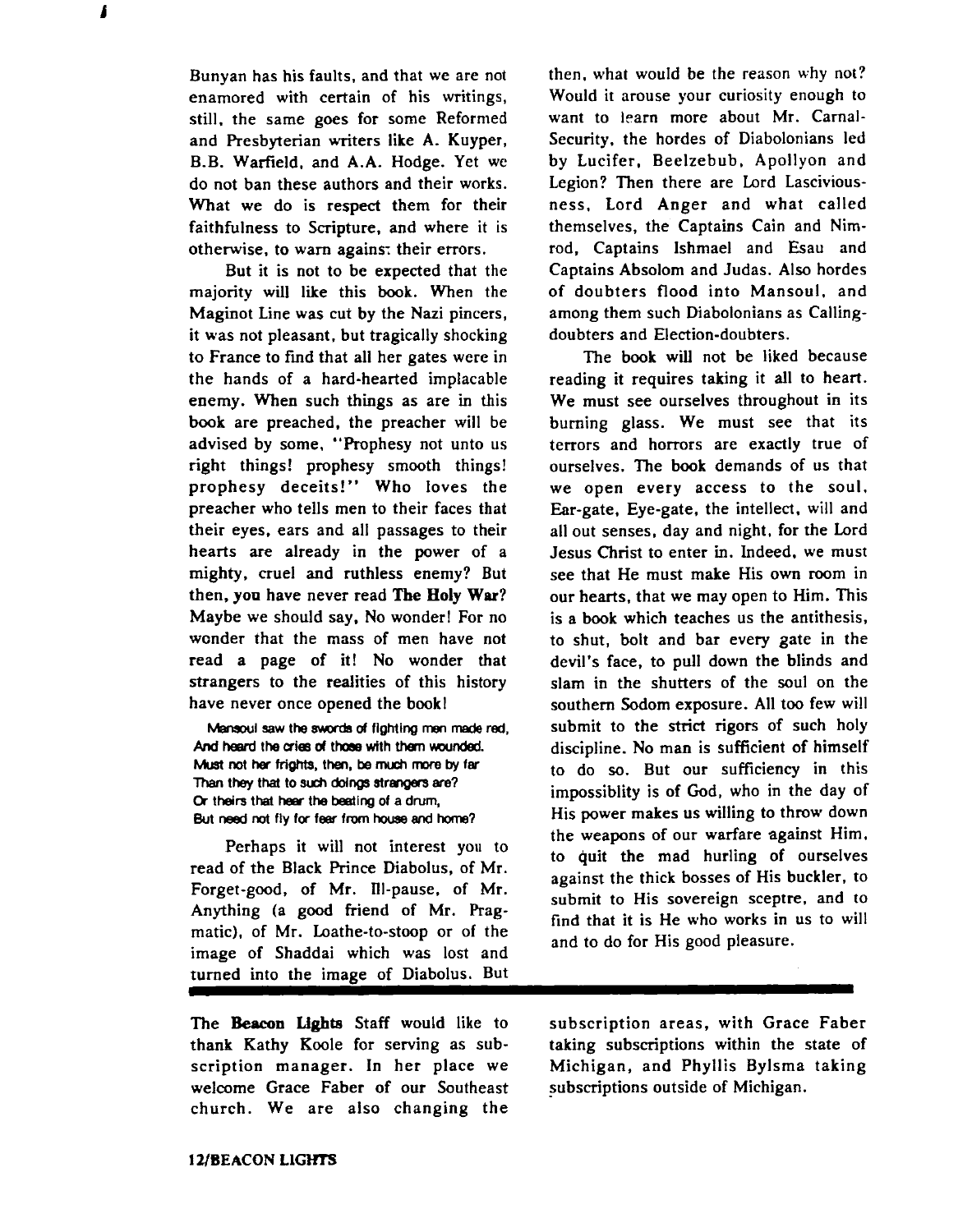

### **"....And they clapped their hands, and said, God save the king". II Kings 11** : **12b**

Today I would like to talk a little with you. young people, about the clapping of the hands. Real little children are taught to clap their little hands in their mother's hand, with the little song. "Patty cake, patty cake, baker's man, bakes the cake as fast as he can." And such clapping-of their little hands is becoming to such little ones. However, when we cease to be such little children we no longer sing such a little ditty; we have then put away the things of a little child.

You have grown now to be young men and women. You meet in your high school assemblies. and you clap you hands at ocassion giving applause, giving public approval of a score tallied at the basketball game. or when scholastic honors are given out, and when the new class president is presented. Then we clap our hands. Youth expresses its joys and approvals with hand-clapping. Sometimes at the Young People's Convention we also applaud. It is not the rule that this is

done when the "speakers" at the convention have finished their serious exposition of the Word of God. That is as it should be. When the Word of God is addressed to us by one of God's faithful servants, we have heard what the Spirit says to the churches. It is a time to listen and say. "speak LORD, thy servant heareth." The reverent silence that follows such preaching of the Word of God is precious rubies compared with any cheapening applause. A great minister used to tell his congregation that they applaud in the theatre and in the opera house. where men bow in the glory that is given them, and respond with an encore.

I am writing this on the island ot Jamaica. Here too, we have clapping of the hands. with the beat of the drums and the cymbals, and lusty singing of the "choruses." These are sometimes denominated "pocomania" songs. In this singing there is a very rhythmic clapping of the hands, in which men and women.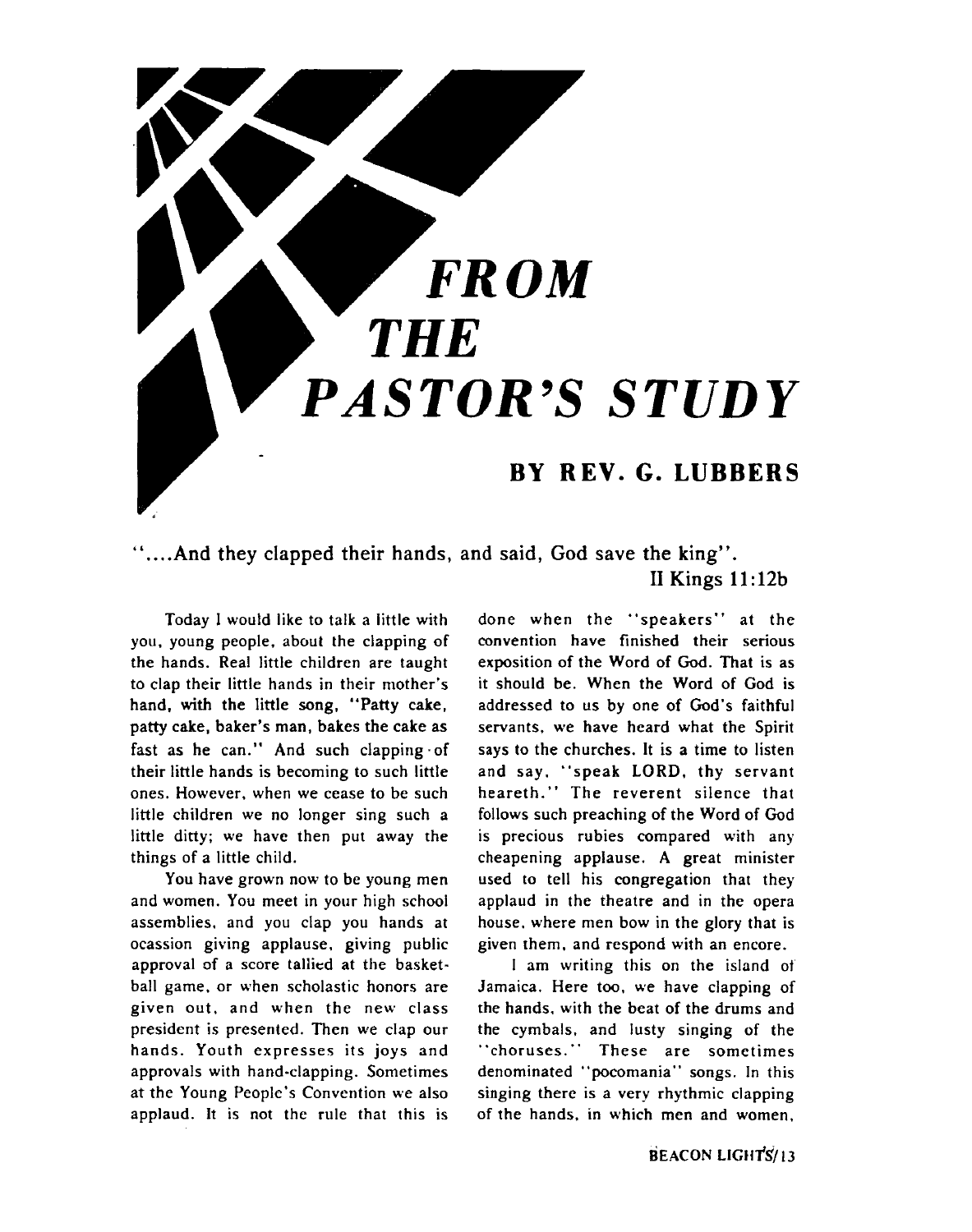young people and children join. so that the beat is stepped up and the crescendo rises! This singing is not ever very euphoneous for the ears of us missionaries and visitors from the States. When these same people are asked to sing "Holy, Holy, Holy, Lord God Aimighty..." they do not clap their hands. Nor do they beat their drums. The music and the words are too sublimely divine and heavenly. Here we do join in with their beautiful singing--without clapping a rhythmic beat. It would be out of spiritual taste.

Now it is interesting to notice that the Bible speaks of different kinds of clapping of the hands. The sacred Scriptures record for us some exhortations to "clap the hands." We do well to make a little study of this for our instruction in proper "clapping of the hands."

We call attention to the incident of the crowning of young King Joash, the son of Ahaziah, by the aged High Riest, Jehoiada. This was the restoration of the house of David upon the throne in Jerusalem after the murderous attempt of Ahab's daughter. Athaliah. It was a great day in Israel, a day of the triumph of the church, "great with childl" (Rev. **12:l-3).**  The dragon, who had attempted to kill the "Man-child" before he was **born,** lies in the dust of shame, and the son of David sits on David's throne, which shall be forever, and on which Christ shall sit at God's right hand. And when Athaliah is dead, guilty with the blood of the royal sons, the people rejoice. It is not vain applause in honor of the hoary Jehoiada, but it was an acknowledgement of God's keeping His faithful word concerning David's house forever. And they clapped their hands for joy and thanksgiving. 'This was profound clapping of the hands before the Lord. It was clapping which meant to convey "joy in their king." And they said. "Long live the king." (I1 Kings **11:12).** 

This is the very opposite of the hand clapping of wicked Ammon. Babylon had destroyed Jerusalem, the city of the

great king. and had burned the temple. after plundering the sacred vessels. It was then that Ammon. the aged enemy of Israel, clapped his hands in wicked and fiendish glee. But the Lord in heaven heard and was wroth with Ammon; for he loves Israel. His chosen people. The Lord had taken notice of the "hand clapping" of Ammon, for we read, "For thus saith the Lord God: because thou hast clapped thine hands, and stamped with thine feet, and rejoiced in heart with all thy despite against the land of Israel, ... behold, therefore I will stretch out mine hand upon thee, and will deliver thee for a spoil to the heathen, and will cut thee off from thy people, and will cause thee to perish out of the countries: I wiil destroy thee; and thou shalt know that I am the **LORD."**  (Ezekiel 25:6-7). Here is a hand clapping with hellish design against God's people. when they hang their harps upon the willows. But the Lord hears the **cry** of his elect who cry unto Him day and night.

The Psalms of Israel speak of clapping of their hands, for God's people are victorious in the battle. Here is not the hand clapping of fools, but here is exultation with true spiritual understanding of the history of Israel, and of His sovereign dealings. The key to Israel's joyful hand clapping is that their King has gone up with a shout to sit on David's throne, at God's right hand. The King lives forever, indeed. He is caught up into heaven, and he triumphs over the beast. Wherefore we read in Psalm **47:l;**  "0 clap your hands, all ye people; shout unto God with the voice of triumph!" In the ascension of Christ to God's right hand, we have the Mystery of **God** which is great without any contradiction. "God is gone up with a shout, the LORD with the sound of the trumpet. Psalm **47:6."** Here is the profound clapping of the hands when heaven touches earth. This is no cheap applause; it is profound worship of God.

One day heaven and earth will be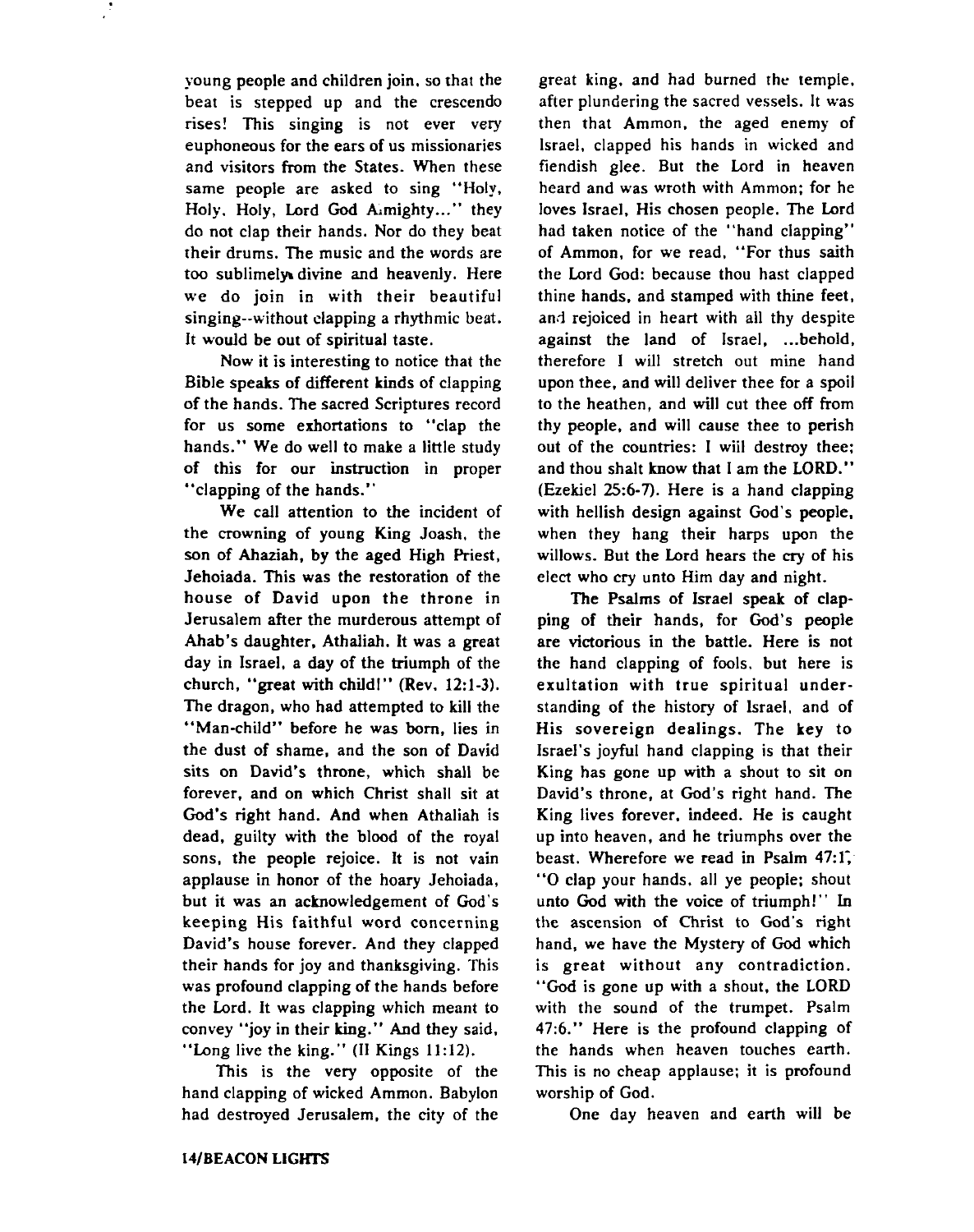perfectly united, and all creation shall share in the glory of Christ in the church. (Rom. 8:18-20). In view of creation sharing in the glory of David's throne and king. and participating in the adoption of sons of all the saints, the Scriptures enjoin heaven and earth to join in glad accord and to "Clap their hands." This we read in Psalm 98:8 where we also read, "Let the floods clap their hands, let the hills be joyful together." Yes, this is poetic prophecy of the Spirit of Christ which signifies the sufferings to come upon Jesus, and the glory to follow. Isaiah, in the prophetic vision, sees this grand panorama unfolding before his eyes, and sees the bringing in of the saints from distant lands into the Kingdom of the sure mercies of David, and speaks of the triumphs of the Gospel, and breaks forth into a joyful jubilee, "for ye shall go out with joy, and be led forth with peace: the mountains and the hills shall break forth

before into singing, and all the trees of the field shall clap their hands." This is poetic prophecy at its best.

In this clapping of the hands we hear the joyful song of the redeemed in our churches. This is not cheapened by the rhythmic music, nor should it be cheapened by the thunderous organ which drowns out the singing. (Organists must be spiritually sensitive!) But the Lord must be worshipped with understanding. God is King of all the earth in Christ Jesus. Wherefore "sing ye praises with understanding. Psalm **47:7."** 

On Sunday the princes of the earth are gathered together. They are the off-spring of Abraham by Sarah. born from the promise. Are you deeply conscious of this in your "hand clapping", young people? You are the people of the God of Abraham!

**For the shlelds of the earth belong to God! He is greatly to be exalted!** 

### **The Protestant Reformed Young People's Societies**

<u> 1999 - 1999 - 1999 - 1999 - 1999 - 1999 - 1999 - 1999 - 1999 - 1999 - 1999 - 1999 - 1999 - 1999 - 1999 - 1999 - 1999 - 1999 - 1999 - 1999 - 1999 - 1999 - 1999 - 1999 - 1999 - 1999 - 1999 - 1999 - 1999 - 1999 - 1999 - 199</u>

#### **FIRST SR. YOUNG PEOPLE'S SOCIETY**

First Church Senior Young People's Society has 24 members and is led by Ed Ophoff, Jr., our Bible leader and President. This year we have chosen Corinthians for our Bible 'study. We chose Corinthians because' we feel that the letters of the Apostle Paul are very applicable to our present lives and consequently, our discussions are edifying and profitable.

The after recess programs are given by individuals of the society who prepare an outline and questions on a given topic. Some of these topics we have discussed are: "Different Versions of the Bible." "Drinking," and "Birth Control."

One of our best means of raising money for the Convention is the sponsoring of casserole suppers, although we hope to have other projects such as car washes and baked goods sales too.

#### **HOLLAND YOUNG PEOPLE'S SOCIETY**

The Holland Young People's Society has 16 members. Under the leadership of Rev. Heys we are studying I Corinthians, a very appropriate book for young people to study. We began studying this at the beginning of last year and are now up to chapter 10.

After recess topics are very interesting and well discussed this year. A few of these topics are: "Donating Organs of our Body; Right or Wrong?" "Euthanasia." and "Doing Your Own Thing." Some of these topics are taken from one of our church magazines and others are papers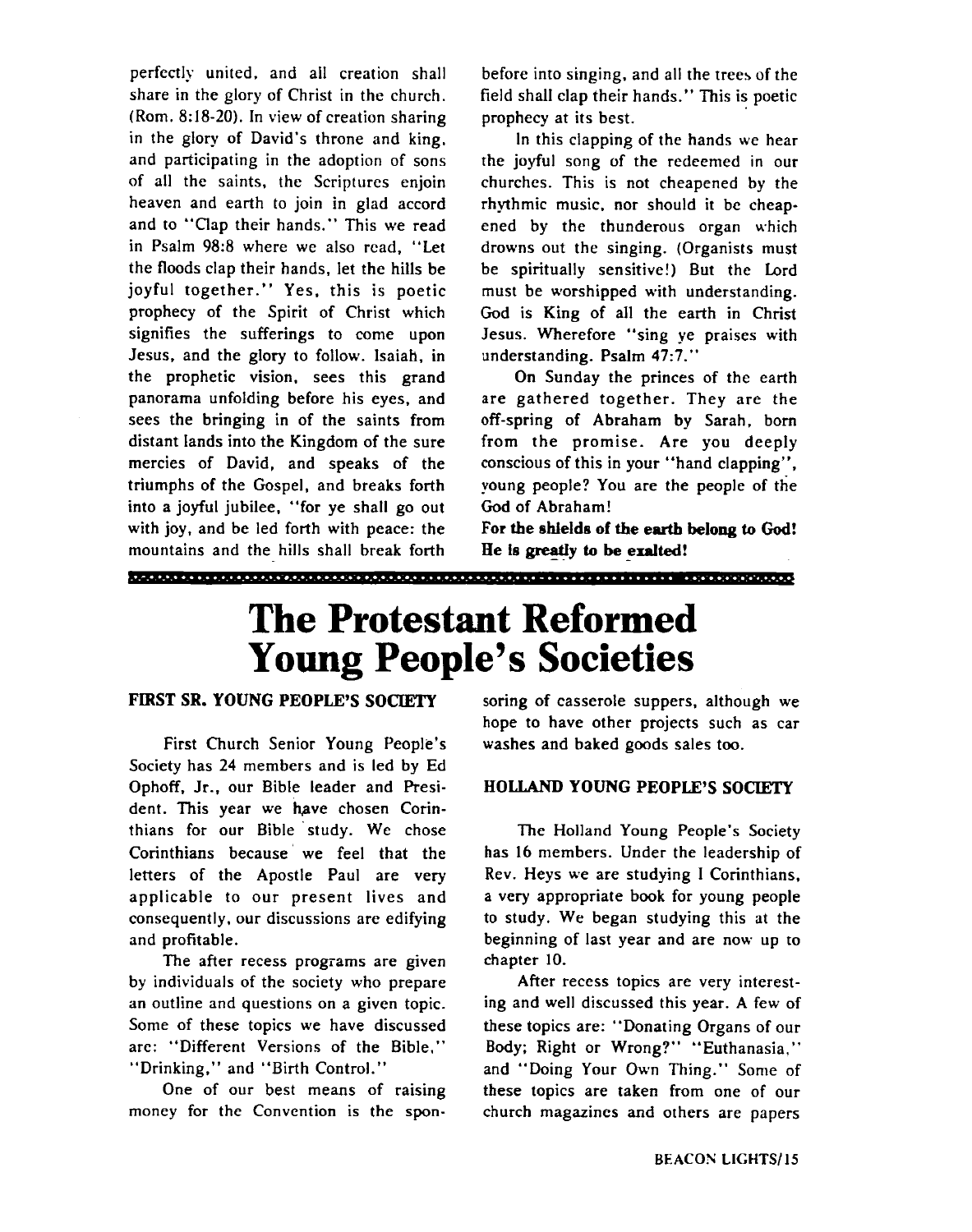written by the members of society.

I'm afraid that we haven't done much yet this year in the line of "special projects." Last year, however, we held two singspirations in our church to raise money for the 1975 ccnvention. We also distributed some church pamphlets to several nursing homes and hospitals, and **we** made plans for a car wash which we hope to carry out this year.

#### **REDLANDS YOUNG PEOPLE'S SOCIETY**

There are presently fifteen members in the Redlands Young People's Society. This fall we expect to have seven more young people joining us. We meet after the Sunday morning worship service in the Social Hall. Our society is led by Rev. M. Kamps, president. Dennis Van Uffelen is our vice-president. Michael Gritters is vice-all, Laura Van Uffelen is secretary, and Alvern Miersma is treasurer.

At the beginning of each session we sing a few Psalter numbers and Rev. Kamps opens with prayer. This season we are studying the **book** of Revelation. Most of us refer to **Behold** He **Cometb** for a guide and better understanding of the book. The president selects three or four members each week to present and discuss a portion of the text. We are now in the third chapter, studying the letter which Christ, through John, wrote to the Church in Philadelphia. We are reminded in this letter that the Church of Christ is weak in the standings of the world, but nevertheless, their small number has not discouraged them. Christ has promised them an open door that no man can shut a promise of converts to the church. The trials and persecutions of these seven churches of Asia Minor are exactly those against which we must fight today, and

the promises of Christ are a reassurance to His people.

Minutes of the previous meeting are read. Occasionally one of our members brings up a question and we discuss it for the latter part of the session. Our young men close the meetings with prayer.

Our society season is from September to May, and usually we recess for a couple weeks during Christmas.

We, as a society, try to have some kind of outing or sponsor something for the whole congregation every couple months. We had a Spaghetti Supper in December, and we hope to have a Soup and Pie Supper soon.

On February **9,** the Young People went to Ontario for ice skating, something we don't do very much in Redlands. It was a lot of **fun** even if we were all a little wobbly. On February 23, we rented a roller skating rink for a private outing for the entire congregation. It was a great success, an outing that will surely be planned again. Afterwards, the society provided refreshments in the Social Hall.

At Christmas time, we set aside a night to go caroling for the elderly and widows of the church. We make fruit baskets for each of them and they usually invite us **in** for some candy and cookies. After caroling, we go back to the Social Hall for our Christmas Party where we eat, play games and exchange gag gifts.

Other activities and outings include trampolining, go-carting, going to the mountains, water skiing, hamburger frys, Pie Socials, and Singspirations. We try to raise as much money as we can to help us with Convention expenses each year.

We thank God for the close fellowship He has provided for us as a Young People's Society.

 $\mathbf{r}$ 

#### 

Never lose an opportunity of seeing anything that is beautiful.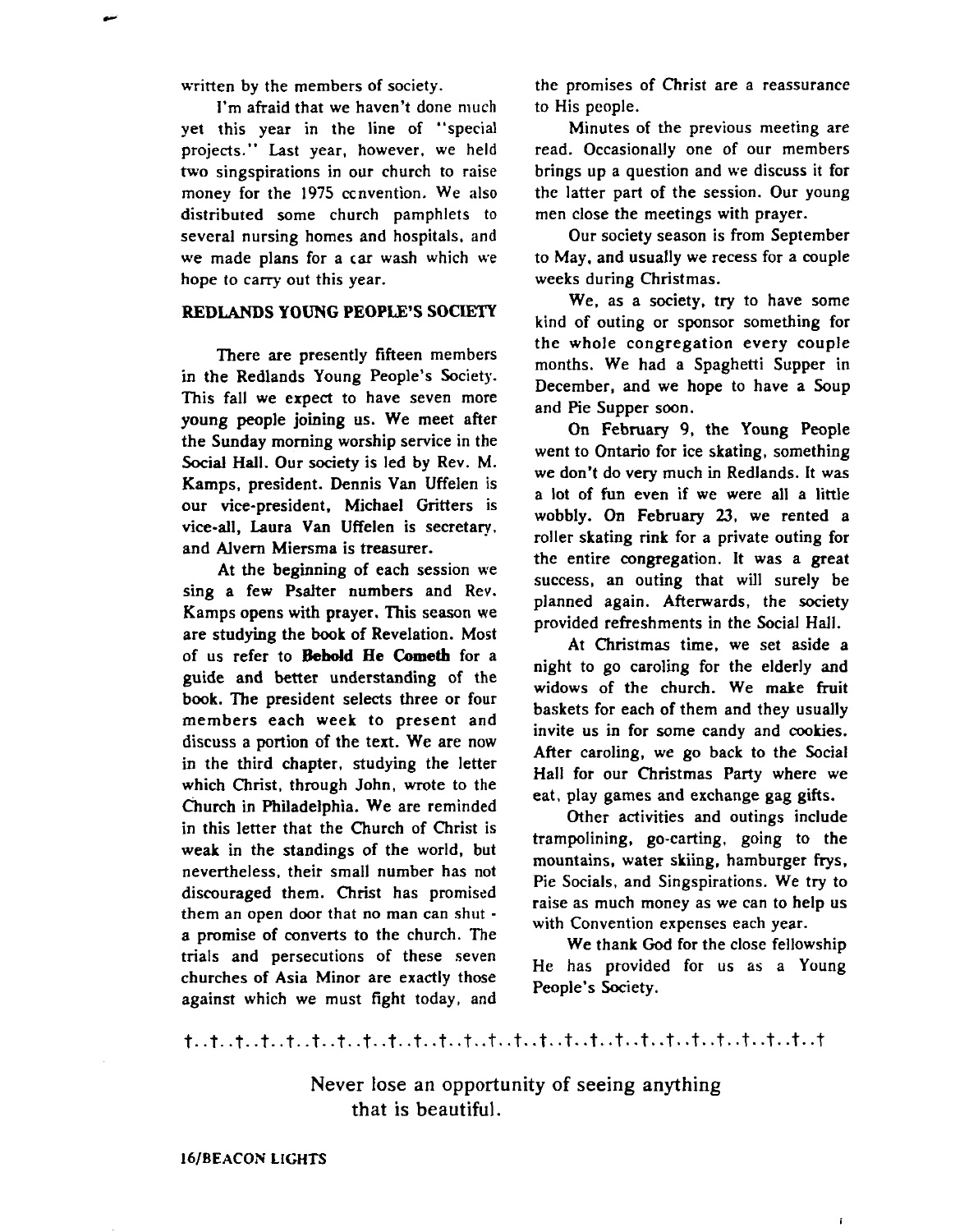# $NEWS$  From. For. and About Our Churches

by Karla Kalsheek

#### **FROM OUR LOVELAND CHURCH:**

Mr. & Mrs. Max Moore were blessed with the birth of a son. Mark Andrew, on February 17.

On March 15 the congregation was invited to a chili supper.

#### **FROM OUR HUDSONVILLE CHURCH:**

Mr. Daryl Kuiper and Miss Sharon VanderVennen werc united in marriage on February 14.

Mr. Laverne Havemen and Miss Mary Lou Ophoff were united in marriage on February 27.

Public confession of faith of Laura Brunsting. Peter Bykerk. Mary Lou Hoekstra. Shelby Holstegc, Henry Kamps, Linda Kamps, Debra Miedema, Barbara Ondersma and Ronald Schut took place on February 29.

Mr. & Mrs. Charles Ensink werc blessed with the birth of a son. Scott Charles. on February **24.** 

#### **FROM OUR HOPE CHURCH:**

Public confession of faith of David Harbach took place on February 15.

#### **FROM OUR HULL CHURCH:**

Mr. & Mrs. Alvin Bleycnberg rejoice in the birth of a son. Daryl Alan.

The membership papers of Mr. **b:**  Mrs. Truett Hugg and two baprized children were sent to our Faith Church.

The papers of Mr. & Mrs. Jay Stellinga were received from the Christian Reformed Church along with those of their two baptized children. This family was also blessed with a daughter, Brenda Jae, born on February 10.

#### **FROM OUR SOUTH HOLLAND CHURCH:**

Public confession of faith of Esther

VanBaren. Mary VanBaren and Karen. Zandstra took place on February 29.

The membership papers of Mr.  $\alpha$ Mrs. Lewis H. Bruinsma have been transferred to our Redlands Church.

Rev. **Si** Mrs. D. Engelsma werc blessed with the birth of a son on February 14.

Miss Alice VanBaren and Mr. John Dykstra were united in marriage on March 5.

#### **FROM OUR REDLANDS CHURCH:**

The public confession of faith of Charles VanMeeteren and Ronald VanVoorthuysen took place on February 1.

The Young People's Society also sponsored a roller skating party on February 23.

#### **FROM OUR FIRST CHURCH:**

The membership papers of Mr.  $\&$ .Mrs. Gary Bylsma and three baptized children havc been sent to our Faith Church.

#### **FROM OUR HOLLAND CHURCH:**

The membership papers of Mrs. Bruce Jabaay, nee Cheryl VanKampen. have been transferred to our Faith Church.

The membership papers of Mrs. D. Hengst. nee Pauline Woltjer. have heen sent to her home upon request.

The membership papers of Mr.  $&$ Mrs. Ben Huizinga were sent to their home upon request.

Mr. Glenn Kotman's membership papers were received from the Christian Reformed Church.

At their request. the membership papers of Mr. **S:** Mr5. Tom VandcnBcrg and two baptized children have been sent to their home.